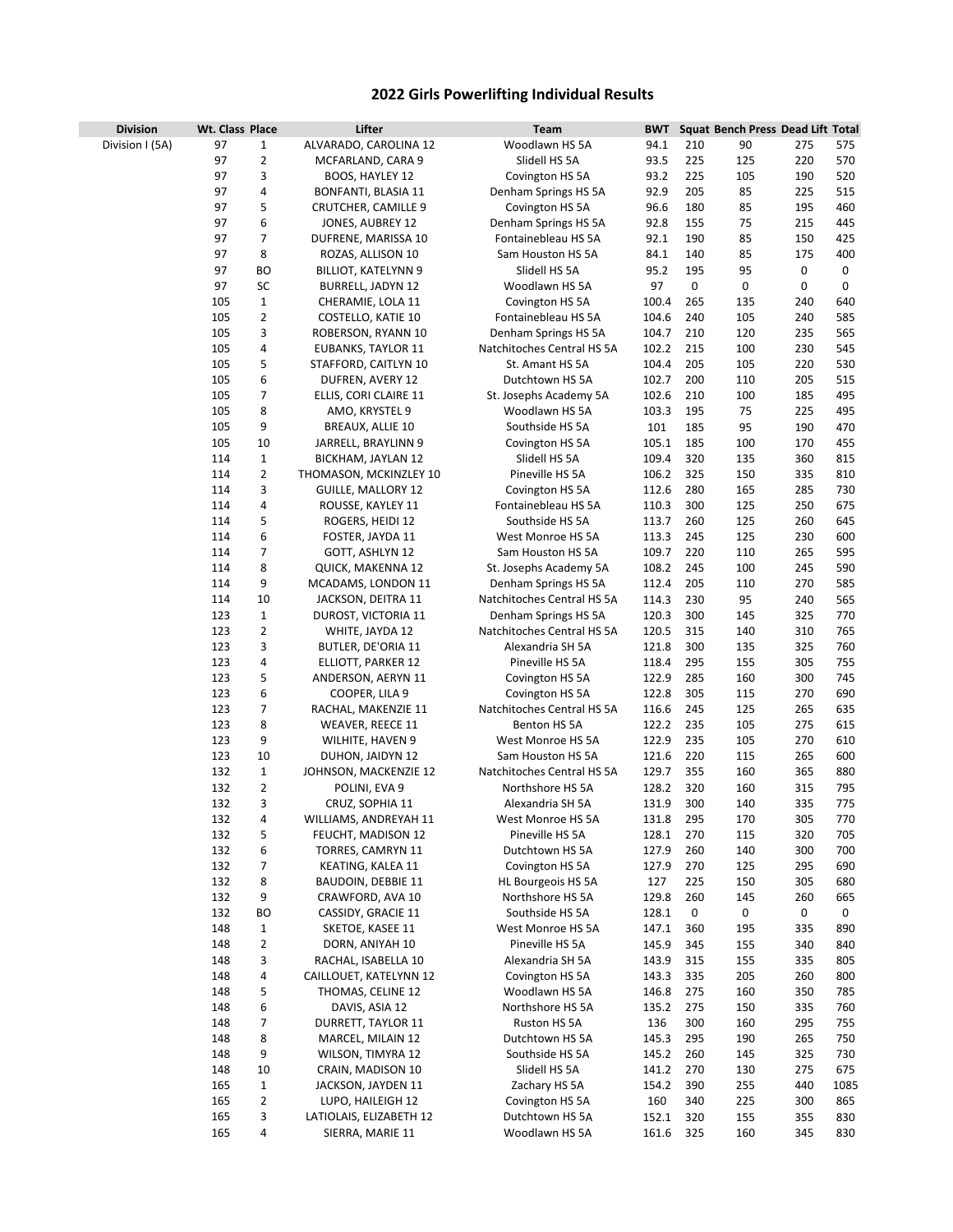|                  | 165             | 5              | CARTER, VICTORIA 11                 | Northshore HS 5A                           | 148.9          | 315                 | 165                               | 310        | 790        |
|------------------|-----------------|----------------|-------------------------------------|--------------------------------------------|----------------|---------------------|-----------------------------------|------------|------------|
|                  | 165             | 6              | WEATHERFORD, LAYLA 11               | Pineville HS 5A                            | 156.7          | 300                 | 160                               | 315        | 775        |
|                  | 165             | 7              | MCGLINCHEY, KATIE 11                | St. Amant HS 5A                            | 152.9          | 275                 | 145                               | 315        | 735        |
|                  | 165             | 8              | FOSTER, HAVYN 9                     | Denham Springs HS 5A                       | 151.1          | 275                 | 145                               | 285        | 705        |
|                  | 165             | 9              | CHAUVIN, CAROLINE 11                | Dutchtown HS 5A                            | 152.3          | 270                 | 145                               | 285        | 700        |
|                  | 165             | ВO             | KING, GRACE ANNE 12                 | Benton HS 5A                               | 153.5          | 0                   | 0                                 | 0          | 0          |
|                  | 181             | $\mathbf{1}$   | GONZALES, MIA 12                    | Dutchtown HS 5A                            | 172.4          | 380                 | 255                               | 335        | 970        |
|                  | 181             | $\overline{2}$ | THOMAS, BROOKLYN 12                 | Dutchtown HS 5A                            | 179.8          | 370                 | 165                               | 315        | 850        |
|                  | 181             | 3              | LODRIGUE, JOLIE 12                  | HL Bourgeois HS 5A                         | 176.1          | 330                 | 200                               | 315        | 845        |
|                  | 181             | 4              | DUPUY, EMMA 11                      | Pineville HS 5A                            | 166.2          | 320                 | 160                               | 335        | 815        |
|                  | 181             | 5              | DANGERFIELD, MAKAYLA 10             | Alexandria SH 5A                           | 165.7          | 340                 | 145                               | 325        | 810        |
|                  | 181             | 6              | <b>HOLLINGSWORTH, KATY 12</b>       | Fontainebleau HS 5A                        | 174.2          | 300                 | 145                               | 320        | 765        |
|                  | 181             | $\overline{7}$ | LANDRY, SHANNON 11                  | Slidell HS 5A                              | 175            | 295                 | 140                               | 285        | 720        |
|                  | 181             | 8              | WILSON, MAKAYLA 10                  | West Monroe HS 5A                          | 178.7          | 285                 | 145                               | 290        | 720        |
|                  | 181             | 9              | FARRIA, APPLE 10                    | Slidell HS 5A                              | 176.1          | 265                 | 150                               | 300        | 715        |
|                  | 181             | BО             | MILLSAP, DARIISHA 12                | Ruston HS 5A                               | 177.3          | 0                   | 0                                 | 0          | 0          |
|                  | 198             | $\mathbf{1}$   | BOSCO, RAYGAN 12                    | Denham Springs HS 5A                       | 196.4          | 410                 | 185                               | 405        | 1000       |
|                  | 198             | $\overline{2}$ | ALLEN, TI'ASIA 11                   | Pineville HS 5A                            | 192.2          | 340                 | 225                               | 405        | 970        |
|                  | 198             | 3              | NEWBLE, BREEGAN 11                  | Sam Houston HS 5A                          | 197.2          | 350                 | 160                               | 335        | 845        |
|                  | 198             | 4              | MACK, SYRIANA 10                    | Ruston HS 5A                               | 196            | 325                 | 165                               | 315        | 805        |
|                  | 198             | 5              | FIELDS, BAILEY 9                    | Covington HS 5A                            | 189.9          | 340                 | 170                               | 290        | 800        |
|                  | 198             | 6              | HUCKABAY, LYDIA 9                   | West Monroe HS 5A                          | 196.7          | 305                 | 180                               | 300        | 785        |
|                  | 198             | $\overline{7}$ | REYES-PEREZ, ESMERALDA 10           | Slidell HS 5A                              | 189.7          | 335                 | 140                               | 300        | 775        |
|                  | 198             | 8              | MEYERS, MAKENZIE 11                 | St. Amant HS 5A                            | 186            | 290                 | 150                               | 295        | 735        |
|                  | 198             | 9              | LOGAN, PARIS 9                      | Alexandria SH 5A                           | 187.1          | 275                 | 125                               | 300        | 700        |
|                  | 198             | ВO             | JONES, KORI 12                      | Denham Springs HS 5A                       | 196.2          | $\mathsf 0$         | 0                                 | 0          | 0          |
|                  | 220             | $\mathbf{1}$   | <b>BONNER, KAYLEE 12</b>            | West Monroe HS 5A                          | 219.1          | 440                 | 230                               | 435        | 1105       |
|                  | 220             | 2              | EVANS, KAMARIA 10                   | West Monroe HS 5A                          | 219.1          | 380                 | 190                               | 370        | 940        |
|                  | 220             | 3              | FUZY, LAYLA 12                      | Slidell HS 5A                              | 218.2          | 350                 | 215                               | 370        | 935        |
|                  | 220<br>220      | 4<br>5         | AARON, ALEXIS 12                    | Alexandria SH 5A                           | 217.4          | 385                 | 175                               | 340<br>335 | 900        |
|                  | 220             | 6              | <b>BRIGGS, MAKALA 10</b>            | Pineville HS 5A                            | 212.8<br>216.5 | 315<br>335          | 175<br>165                        | 325        | 825<br>825 |
|                  | 220             | 7              | <b>BROOKS, NATALIE 11</b>           | Ruston HS 5A<br>Natchitoches Central HS 5A | 207.6          | 305                 | 140                               | 305        | 750        |
|                  | 220             | 8              | ELLZEY, DINAH 9<br>NORRIS, CLARA 11 | St. Amant HS 5A                            | 209.8          | 315                 | 135                               | 270        | 720        |
|                  | 220             | 9              | BEGNAUD, MIA 11                     | Southside HS 5A                            | 215.1          | 290                 | 130                               | 275        | 695        |
|                  | 220             | ВO             | MCLEAN, GIANNA 10                   | Fontainebleau HS 5A                        | 210.6          | 0                   | 0                                 | 0          | 0          |
|                  | $220+$          | $\mathbf{1}$   | OLIVER, KARSON 11                   | West Monroe HS 5A                          | 261.5          | 500                 | 255                               | 350        | 1105       |
|                  | $220+$          | $\overline{2}$ | SEITZ, PAIGE 12                     | Pineville HS 5A                            | 262.5          | 410                 | 235                               | 365        | 1010       |
|                  | $220+$          | 3              | PLUMMER, MIA 11                     | Northshore HS 5A                           | 243.2          | 385                 | 180                               | 395        | 960        |
|                  | $220+$          | 4              | BATES, KAITLIAN 12                  | Alexandria SH 5A                           | 238.6          | 385                 | 180                               | 350        | 915        |
|                  | 220+            | 5              | JAMES, KENNEDY 12                   | Alexandria SH 5A                           | 286.9          | 360                 | 155                               | 365        | 880        |
|                  | $220+$          | 6              | LAYTON, BRANTEAL 12                 | Natchitoches Central HS 5A                 | 265.6          | 380                 | 180                               | 315        | 875        |
|                  | $220+$          | 7              | GAFFNEY, KATELYN 12                 | Denham Springs HS 5A                       | 221.4          | 330                 | 175                               | 300        | 805        |
|                  | $220+$          | ВO             | ADELEYE, OLUTUNMIKE 12              | Natchitoches Central HS 5A                 | 239.8          | 0                   | 0                                 | 0          | 0          |
|                  | $220+$          | BO             | HIRSTIUS, CAELYNN 9                 | Slidell HS 5A                              | 252.3          | 0                   | 0                                 | 0          | 0          |
|                  | $220+$          | BО             | PREWITT, GABI 12                    | Ruston HS 5A                               | 238            | $\mathbf 0$         | 0                                 | 0          | 0          |
|                  |                 |                |                                     |                                            |                |                     |                                   |            |            |
| <b>Division</b>  | Wt. Class Place |                | Lifter                              | Team                                       | <b>BWT</b>     |                     | Squat Bench Press Dead Lift Total |            |            |
| Division II (4A) | 97              | 1              | PERRY, CASSI 12                     | Tioga HS 4A                                | 95.2           | 185                 | 95                                | 235        | 515        |
|                  | 97              | $\overline{2}$ | DAIGLE, LACEY 12                    | North Vermilion HS 4A                      | 92.3           | 170                 | 90                                | 225        | 485        |
|                  | 97              | 3              | DUFERENE, ANGEL 11                  | Franklinton HS 4A                          | 93.1           | 150                 | 100                               | 190        | 440        |
|                  | 97              | 4              | WILLIAMS, FAITH 10                  | Bolton HS 4A                               | 92.4           | 165                 | 75                                | 170        | 410        |
|                  | 97              | 5              | JONES, ALLURE 10                    | Liberty Magnet HS 4A                       | 92.2           | 135                 | 80                                | 160        | 375        |
|                  | 97              | 6              | <b>ENLOE, KATIE 9</b>               | North DeSoto HS 4A                         | 96.1           | 110                 | 65                                | 175        | 350        |
|                  | 97              | BО             | NEIL, GRACIE 12                     | South Terrebonne HS 4A                     | 95             | $\mathsf{O}\xspace$ | 0                                 | 0          | 0          |
|                  | 105             | $\mathbf{1}$   | MORAGNE, KARALYN 12                 | Lakeshore HS 4A                            | 104.6          | 225                 | 115                               | 225        | 565        |
|                  | 105             | $\overline{2}$ | FOURNIER, REBECCA 10                | Leesville HS 4A                            | 104.2          | 190                 | 80                                | 225        | 495        |
|                  | 105             | 3              | DOMINIQUE, CIANA 11                 | <b>Assumption HS 4A</b>                    | 102.9          | 190                 | 70                                | 195        | 455        |
|                  | 105             | 4              | JOHNSON, KARLEY 9                   | Tioga HS 4A                                | 104.2          | 165                 | 110                               | 180        | 455        |
|                  | 105             | 5              | HAYMON, ELIZABETH 12                | Leesville HS 4A                            | 103.3          | 165                 | 90                                | 190        | 445        |
|                  | 105             | 6              | AGADAGA, ASIA 12                    | Liberty Magnet HS 4A                       | 105.1          | 155                 | 65                                | 180        | 400        |
|                  | 105             | 7              | HUTH, ASHLEY 10                     | Pearl River HS 4A                          | 101.6          | 125                 | 80                                | 190        | 395        |
|                  | 105             | BО             | ARD, KAYLEE 10                      | Franklinton HS 4A                          | 103.1          | 0                   | 0                                 | 0          | 0          |
|                  | 114             | $\mathbf{1}$   | TALIAFERRO, MEREDITH 11             | St. Michaels the Archangel BR 4A           | 112.4          | 235                 | 125                               | 300        | 660        |
|                  | 114             | 2              | CHAVEZ, CELINE 12                   | Leesville HS 4A                            | 111.2          | 245                 | 135                               | 245        | 625        |
|                  | 114             | 3              | JOHNSON, PARIS 12                   | Peabody Magnet 4A                          | 114.5          | 215                 | 110                               | 265        | 590        |
|                  | 114             | 4              | CROSS, KA'NIA 10                    | Tioga HS 4A                                | 108.5          | 200                 | 100                               | 280        | 580        |
|                  |                 |                |                                     |                                            |                |                     |                                   |            |            |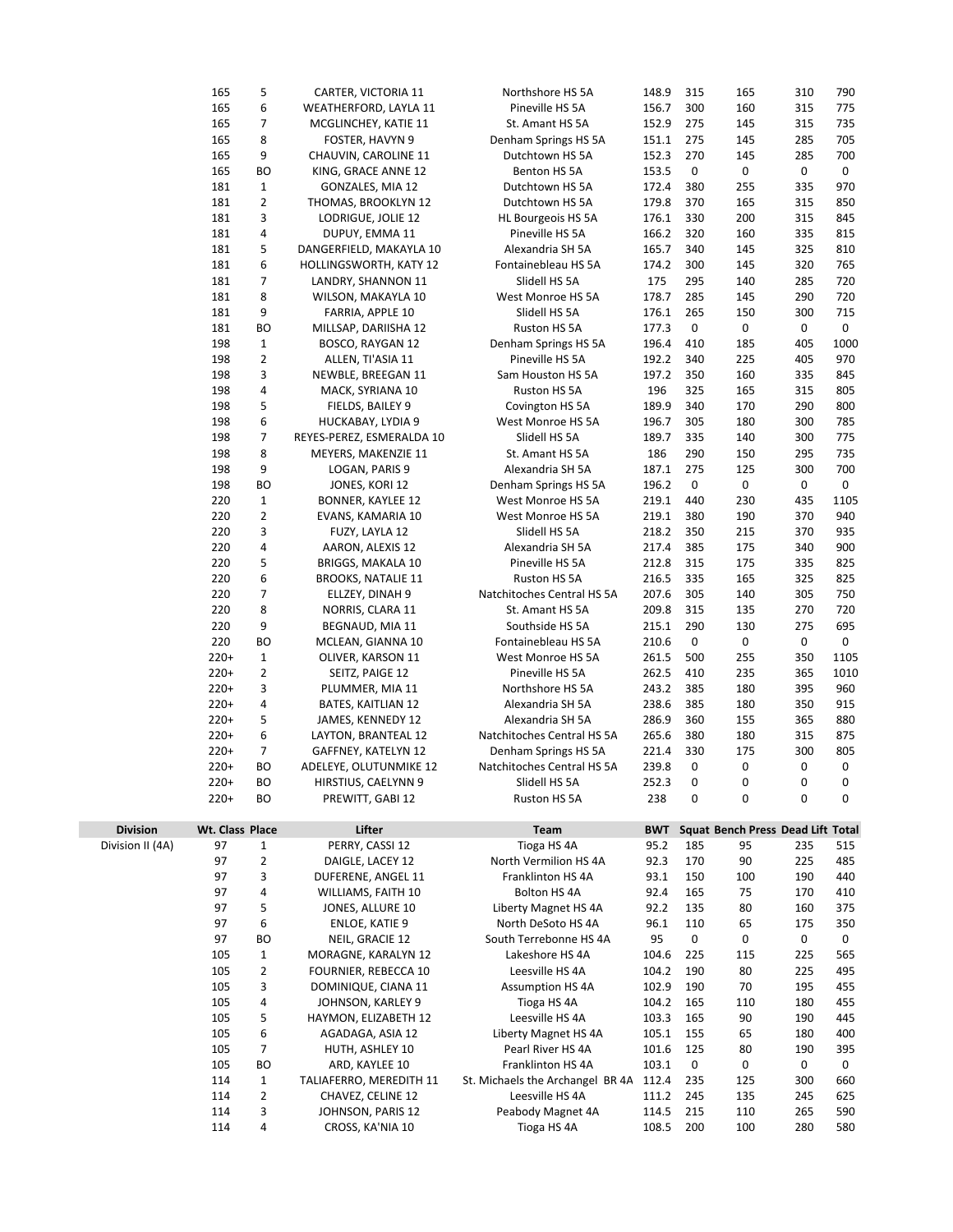| 114        | 5              | THIBODEAUX, CHLOE 10                    | <b>Assumption HS 4A</b>               | 109.3        | 180       | 105      | 220      | 505            |
|------------|----------------|-----------------------------------------|---------------------------------------|--------------|-----------|----------|----------|----------------|
| 114        | 6              | SUMPTER, KRYSTIN 12                     | <b>Assumption HS 4A</b>               | 112.3        | 180       | 100      | 210      | 490            |
| 114        | 7              | ARCEMENT, GRACE 10                      | South Terrebonne HS 4A                | 111.9        | 185       | 85       | 215      | 485            |
| 114        | 8              | PENDLETON, BRILEY 10                    | North DeSoto HS 4A                    | 111.5        | 170       | 85       | 220      | 475            |
| 114        | 9              | GRAY, JALEIGHA 9                        | Plaquemine HS 4A                      | 112.2        | 175       | 75       | 220      | 470            |
| 114        | ВO             | KOCH, EMMA 12                           | North Vermilion HS 4A                 | 113.6        | 155       | 110      | 0        | 0              |
| 123        | $\mathbf 1$    | SHIELDS, LYDIA 11                       | North Vermilion HS 4A                 | 121.3        | 260       | 140      | 265      | 665            |
| 123        | $\overline{2}$ | YODER, HARLEY 10                        | Northwood Shreve HS 4A                | 122.9        | 240       | 135      | 245      | 620            |
| 123        | 3              | ROSHTO, AVA 12                          | Franklinton HS 4A                     | 121.5        | 210       | 105      | 255      | 570            |
| 123        | 4              | MATHERNE, KEIRSTYN 10                   | South Terrebonne HS 4A                | 120          | 210       | 105      | 235      | 550            |
|            |                |                                         | Leesville HS 4A                       |              |           |          |          |                |
| 123        | 5              | WELCH, BREANNA 10                       |                                       | 120          | 205       | 115      | 225      | 545            |
| 123        | 6              | LEGE, AYDEN 10                          | North Vermilion HS 4A                 | 121.9        | 215       | 90       | 240      | 545            |
| 123        | 7              | OGANYAN, MILANA 10                      | Lakeshore HS 4A                       | 119.5        | 215       | 85       | 205      | 505            |
| 123        | 8              | HEBERT, MOLLY 12                        | <b>Assumption HS 4A</b>               | 117          | 195       | 95       | 210      | 500            |
| 123        | 9              | GIDDENS, ANNA 9                         | North DeSoto HS 4A                    | 121.5        | 190       | 80       | 225      | 495            |
| 123        | 10             | THOMPSON, KATELYN 12                    | Peabody Magnet 4A                     | 123.5        | 175       | 90       | 215      | 480            |
| 132        | $\mathbf 1$    | WHITE, HARLEY 12                        | South Terrebonne HS 4A                | 131.3        | 315       | 185      | 330      | 830            |
| 132        | 2              | SCHILLING, MARLEIGH 11                  | Franklinton HS 4A                     | 127.9        | 290       | 140      | 275      | 705            |
| 132        | 3              | DONG, JENNIFER 10                       | Franklinton HS 4A                     | 128          | 275       | 125      | 300      | 700            |
| 132        | 4              | LANDRY, SADIE 11                        | <b>Assumption HS 4A</b>               | 131.3        | 280       | 125      | 285      | 690            |
| 132        | 5              | VICE, MAKAYLA 11                        | North Vermilion HS 4A                 | 128.8        | 220       | 125      | 260      | 605            |
| 132        | 6              | <b>GRANGER, HALLIE 12</b>               | North DeSoto HS 4A                    | 131.1        | 250       | 105      | 245      | 600            |
| 132        | 7              | MATTHEWS, MADELINE 10                   | Northwood Shreve HS 4A                | 126.7        | 215       | 100      | 235      | 550            |
| 132        | 8              | CASTAGNOS, SARA 11                      | <b>Assumption HS 4A</b>               | 126          | 220       | 105      | 215      | 540            |
| 132        | 9              | PELLEGRIN, MADISON 11                   | South Terrebonne HS 4A                | 127.2        | 215       | 95       | 225      | 535            |
| 132        | 10             | <b>BENTON, RILEY 12</b>                 | North DeSoto HS 4A                    | 129.3        | 170       | 85       | 250      | 505            |
| 148        | $\mathbf 1$    | REMEDES, KELCIE 12                      | North DeSoto HS 4A                    | 144.1        | 290       | 135      | 300      | 725            |
| 148        | $\overline{2}$ | TRAN, TRUC 12                           | South Terrebonne HS 4A                | 147.6        | 305       | 135      | 280      | 720            |
| 148        | 3              | RICHARDSON, SHAMIYAH 12                 | Bolton HS 4A                          | 147          | 265       | 105      | 305      | 675            |
| 148        | 4              | NELSON, MICAH 12                        | Peabody Magnet 4A                     | 138.3        | 280       | 115      | 265      | 660            |
| 148        | 5              | DUFRENE, MADDIE 9                       | Vandebilt Catholic HS 4A              | 144.7        | 245       | 115      | 295      | 655            |
| 148        | 6              | BENNETT, BAILEE 12                      | Leesville HS 4A                       | 144.3        | 260       | 115      | 270      | 645            |
| 148        | 7              | VEAL, LA'NYIA 10                        | Tioga HS 4A                           | 145.9        | 225       | 115      | 300      | 640            |
| 148        | 8              | GIBBS, ANAH 9                           | North Vermilion HS 4A                 | 143.2        | 185       | 130      | 270      | 585            |
|            |                |                                         |                                       |              |           |          |          |                |
|            |                |                                         |                                       |              |           |          |          |                |
| 148        | <b>BO</b>      | NEAL, CILECIA 11                        | Tioga HS 4A                           | 145.3        | 0         | 0        | 0        | 0              |
| 148        | SC             | LANEHEART, TYYANNA 11                   | Peabody Magnet 4A                     | 148          | $\pmb{0}$ | 0        | 0        | 0              |
| 165        | $\mathbf 1$    | PAUL, SAMANTHA 11                       | Tioga HS 4A                           | 162.6        | 325       | 180      | 315      | 820            |
| 165        | $\overline{2}$ | HOLLOWAY, LYASIA 9                      | Leesville HS 4A                       | 158          | 265       | 140      | 310      | 715            |
| 165        | 3              | <b>CURTIS, CAMERON 11</b>               | North DeSoto HS 4A                    | 150.6        | 255       | 115      | 295      | 665            |
| 165        | 4              | JOHNSON, ALEXIS 12                      | Tioga HS 4A                           | 162.2        | 260       | 135      | 270      | 665            |
| 165        | 5              | DUPLANTIS, ALYSSE 10                    | Vandebilt Catholic HS 4A              | 157.8        | 270       | 120      | 260      | 650            |
| 165        | 6              | HEMPHILL, ADDYSON 10                    | Northwood Shreve HS 4A                | 163.2        | 255       | 120      | 275      | 650            |
| 165        | 7              | LEE, ALYSSA 12                          | Pearl River HS 4A                     | 154.6        | 245       | 115      | 285      | 645            |
| 165        | 8              | NAQUIN, KEIANNA                         | South Terrebonne HS 4A                | 153          | 275       | 120      | 245      | 640            |
| 165        | ВO             | LOUP, CHRISTIAN 12                      | Franklinton HS 4A                     | 156.3 0      |           | 0        | 0        | $\overline{0}$ |
| 165        | DQ             | DAVIS, EMILY 11                         | <b>Assumption HS 4A</b>               | 155.8        | 260       | 0        | 0        | 0              |
| 181        | 1              | ROBINSON, CHLOE 12                      | Leesville HS 4A                       | 168.2        | 310       | 170      | 340      | 820            |
| 181        | 2              | LEBOUEF, ANGEL 12                       | North Vermilion HS 4A                 | 167.1        | 300       | 140      | 280      | 720            |
| 181        | 3              | SEEDERS, KYNLIE 10                      | Northwood Shreve HS 4A                | 172          | 280       | 140      | 270      | 690            |
| 181        | 4              | TIPTON, KAMRYN 9                        | Tioga HS 4A                           | 170.7        | 275       | 115      | 260      | 650            |
| 181        | 5              | ARKANSAS, DESTINY 9                     | Northwood Shreve HS 4A                | 173.1        | 230       | 145      | 245      | 620            |
| 181        | 6              | CHATELAIN, MADELYN 10                   | Lakeshore HS 4A                       | 171.7        | 230       | 130      | 235      | 595            |
| 181        | 7              | GREGG, HANNAH 11                        | North DeSoto HS 4A                    | 165.5        | 215       | 110      | 260      | 585            |
| 181        | 8              | FLEMING, AMBER 12                       | <b>Assumption HS 4A</b>               | 178.2        |           |          |          |                |
|            |                |                                         |                                       |              | 265       | 95       | 225      | 585            |
| 181        | 9              | LAVIOLETTE, GRACI 11                    | Breaux Bridge HS 4A                   | 173.8        | 200       | 105      | 255      | 560            |
| 181        | 10             | BROUSSARD, MYA 9                        | Plaquemine HS 4A                      | 176.6        | 200       | 95       | 240      | 535            |
| 198        | 1              | PLEDGER, TRINITY 12                     | South Terrebonne HS 4A                | 195          | 315       | 135      | 330      | 780            |
| 198        | $\overline{2}$ | MORALES, ALLIE 11                       | Plaquemine HS 4A                      | 188.9        | 250       | 130      | 310      | 690            |
| 198        | 3              | BEASLEY, DESTINY 11                     | Salmen HS 4A                          | 188.5        | 275       | 115      | 290      | 680            |
| 198        | $\pmb{4}$      | DUPRE, JULIE 12                         | South Terrebonne HS 4A                | 185.3        | 245       | 135      | 240      | 620            |
| 198        | 5              | ELLIOTT, KARA 10                        | Northwood Shreve HS 4A                | 194.4        | 225       | 135      | 255      | 615            |
| 198        | 6              | POFF, JAYDE 11                          | Pearl River HS 4A                     | 198.2        | 205       | 115      | 280      | 600            |
| 198        | $\overline{7}$ | MITCHELL, MAKENZI 9                     | Plaquemine HS 4A                      | 190.3        | 215       | 105      | 250      | 570            |
| 198        | 8              | BEAVERS, KYLIE 10                       | Tioga HS 4A                           | 193          | 235       | 85       | 250      | 570            |
| 198        | ВO             | LANDRY, TAYTE 11                        | Franklinton HS 4A                     | 196.7        | 0         | 0        | 0        | 0              |
| 198<br>220 | SC<br>1        | ROBINSON, KAYLEE 10<br>ODUMS, KENDALL11 | Leesville HS 4A<br>North DeSoto HS 4A | 198<br>218.6 | 0<br>290  | 0<br>135 | 0<br>330 | 0<br>755       |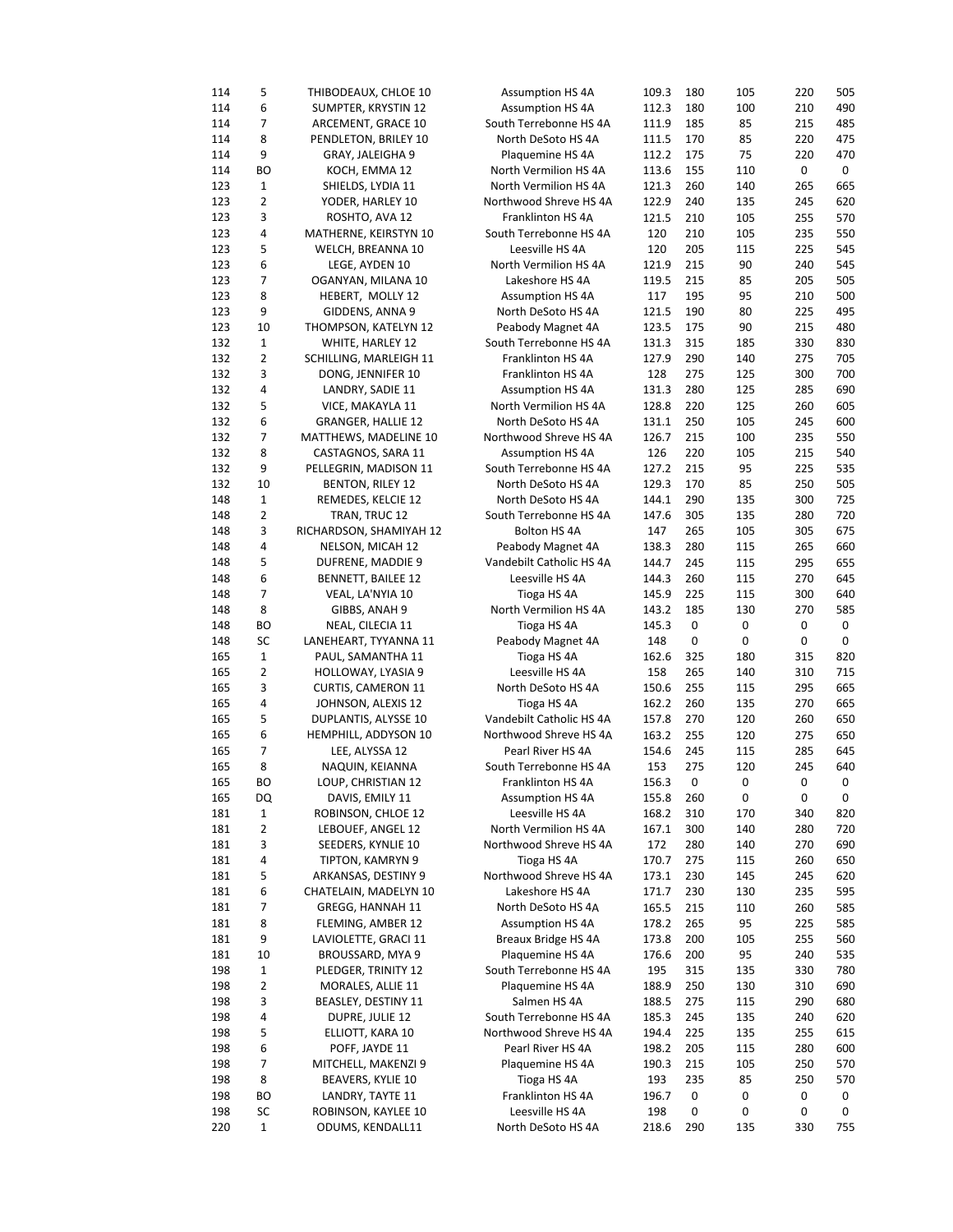|                   | 220             | $\overline{2}$ | TAYLOR, RYLEI 11            | Leesville HS 4A                  | 216.6      | 310         | 165                               | 275                 | 750 |
|-------------------|-----------------|----------------|-----------------------------|----------------------------------|------------|-------------|-----------------------------------|---------------------|-----|
|                   | 220             | 3              | MAGEE, ARIELLE 11           | Franklinton HS 4A                | 219.7      | 250         | 180                               | 305                 | 735 |
|                   | 220             | 4              | ARDOIN, GABBY 12            | North Vermilion HS 4A            | 211        | 300         | 145                               | 280                 | 725 |
|                   | 220             | 5              | JOHNSON, VICTORIA 12        | Peabody Magnet 4A                | 206.6      | 290         | 135                               | 295                 | 720 |
|                   | 220             | 6              | SPRIGGS, DERWAYNIA 11       | Plaquemine HS 4A                 | 214.2      | 215         | 105                               | 265                 | 585 |
|                   | 220             | 7              | MCQUIDDY, HANNAH 10         | St. Michaels the Archangel BR 4A | 207.5      | 185         | 80                                | 210                 | 475 |
|                   | 220             | <b>BO</b>      | DWIN, ANIJAH 9              | Liberty Magnet HS 4A             | 207.9      | 0           | 0                                 | $\mathsf{O}\xspace$ | 0   |
|                   | 220             | BO             | RUSS, LEIGHA 12             | Plaquemine HS 4A                 | 210.8      | 0           | 0                                 | 0                   | 0   |
|                   | $220+$          | 1              | BORLAND, AVA 11             | Tioga HS 4A                      | 289.2      | 415         | 230                               | 325                 | 970 |
|                   | $220+$          | $\overline{2}$ | ALLEN, MAGHEN 11            | Tioga HS 4A                      | 310.7      | 325         | 225                               | 375                 | 925 |
|                   | $220+$          | 3              | GARNER, DWALANA 12          | <b>Assumption HS 4A</b>          | 266.4      | 335         | 165                               | 310                 | 810 |
|                   | $220+$          | 4              | GALEY, KT 10                | Salmen HS 4A                     | 260.4      | 315         | 140                               | 300                 | 755 |
|                   | $220+$          | 5              | WHITLEY, EMANI 11           | Leesville HS 4A                  | 275.3      | 275         | 170                               | 300                 | 745 |
|                   | $220+$          | 6              | STENNETT, KAITLYN 12        | Leesville HS 4A                  | 231.5      | 275         | 155                               | 300                 | 730 |
|                   | $220+$          | 7              | LATIOLAS, ELLA 9            | Plaquemine HS 4A                 | 235.3      | 285         | 115                               | 310                 | 710 |
|                   | $220+$          | BO             | ARGUALLES, EVELYN 10        | Franklinton HS 4A                | 251.1      | 0           | 0                                 | 0                   | 0   |
|                   | $220+$          | BО             | MENDOZA, TAYLOR 10          | Plaquemine HS 4A                 | 274.3      | 0           | 0                                 | 0                   | 0   |
|                   | $220+$          | <b>BO</b>      | VICTOR, TIANA 12            | Peabody Magnet 4A                | 281.5      | 0           | 0                                 | 0                   | 0   |
|                   |                 |                |                             |                                  |            |             |                                   |                     |     |
| <b>Division</b>   | Wt. Class Place |                | Lifter                      | Team                             | <b>BWT</b> |             | Squat Bench Press Dead Lift Total |                     |     |
| Division III (3A) | 97              | 1              | TRAN, THAOVY 12             | Erath HS 3A                      | 94.7       | 240         | 90                                | 235                 | 565 |
|                   | 97              | $\overline{2}$ | JAMES, KAYLEE 11            | Grant HS 3A                      | 97         | 190         | 75                                | 245                 | 510 |
|                   | 97              | 3              | MARCOTTE, MADELYN 9         | Buckeye HS 3A                    | 91.9       | 185         | 95                                | 225                 | 505 |
|                   | 97              | 4              | PETERS, KIRSTEN 9           | Abbeville HS 3A                  | 96.5       | 185         | 100                               | 185                 | 470 |
|                   | 97              | 5              | CHARRIER, HANNAH 9          | Grant HS 3A                      | 96.9       | 170         | 75                                | 170                 | 415 |
|                   | 97              | 6              | LOTT, LEAH 9                | Parkview Baptist HS 3A           | 94.5       | 135         | 70                                | 140                 | 345 |
|                   | 105             | 1              | JOHNSON, JAYLA 10           | Lutcher HS 3A                    | 103.1      | 275         | 115                               | 285                 | 675 |
|                   | 105             | 2              | CAMPBELL, CHLOE 12          | Jena HS 3A                       | 103.2      | 240         | 150                               | 280                 | 670 |
|                   | 105             | 3              | MCCOLLOUGH, MADISON 11      | Parkview Baptist HS 3A           | 103        | 265         | 105                               | 250                 | 620 |
|                   | 105             | 4              | DYER, KYLIE 10              | Buckeye HS 3A                    | 105.6      | 245         | 120                               | 200                 | 565 |
|                   | 105             | 5              | MILLER, TAYLOR 12           | lota HS 3A                       | 105        | 170         | 70                                | 200                 | 440 |
|                   | 105             | 6              | BUSINELLE, CHARLOTTE 11     | Patterson HS 3A                  | 104.7      | 135         | 65                                | 155                 | 355 |
|                   | 105             | BO             | SHIELDS, DESTINY 12         | Mamou HS 3A                      | 102.6      | $\mathsf 0$ | 0                                 | $\mathsf{O}\xspace$ | 0   |
|                   | 114             | 1              | WOOTEN, ANNA 10             | Parkview Baptist HS 3A           | 112.6      | 245         | 110                               | 270                 | 625 |
|                   | 114             | $\overline{2}$ | FOLSE, ADYSON 9             | Lutcher HS 3A                    | 113.3      | 235         | 115                               | 250                 | 600 |
|                   | 114             | 3              | TRISLER, ALAINA 11          | Jena HS 3A                       | 111.8      | 210         | 115                               | 250                 | 575 |
|                   | 114             | 4              | AUSTIN, ALYXANDRA 10        | Grant HS 3A                      | 113.1      | 215         | 110                               | 240                 | 565 |
|                   | 114             | 5              | RUNNELS, ADEY 9             | Mamou HS 3A                      | 112.9      | 235         | 115                               | 195                 | 545 |
|                   | 114             | 6              | KELTNER, BRYNN 12           | lota HS 3A                       | 110.7      | 230         | 90                                | 205                 | 525 |
|                   | 114             | 7              | FLETCHER, LYLA 9            | Abbeville HS 3A                  | 112.5      | 210         | 95                                | 215                 | 520 |
|                   | 114             | 8              | LOFTON, KYLIE 10            | Grant HS 3A                      | 114        | 180         | 100                               | 225                 | 505 |
|                   | 114             | 9              | LEFTWICH, ALEXA 10          | Berwick HS 3A                    | 107.7      | 160         | 70                                | 180                 | 410 |
|                   | 114             | 10             | <b>BAUDOIN, PHOENIX 9</b>   | Abbeville HS 3A                  | 113.3      | 165         | 65                                | 145                 | 375 |
|                   | 123             | $\mathbf 1$    | MARTIN, REAGEN 12           | Lutcher HS 3A                    | 121        | 280         | 170                               | 280                 | 730 |
|                   | 123             | 2              | SOILEAU, CHARLIE 12         | Mamou HS 3A                      | 122.6      | 285         | 120                               | 270                 | 675 |
|                   | 123             | 3              | SIMON, LEXI 10              | Lutcher HS 3A                    | 121.5      | 275         | 135                               | 260                 | 670 |
|                   | 123             | 4              | BERRYHILL, JAYDAN 11        | Buckeye HS 3A                    | 119.3      | 245         | 130                               | 245                 | 620 |
|                   | 123             | 5              | LEMOINE, MAGDALENE 12       | Berwick HS 3A                    | 117.2      | 220         | 100                               | 285                 | 605 |
|                   | 123             | 6              | RATCLIFF, PAIGE 11          | Buckeye HS 3A                    | 121.9      | 255         | 85                                | 250                 | 590 |
|                   | 123             | 7              | FONTENOT, JACELYN 10        | Mamou HS 3A                      | 119.7      | 200         | 120                               | 195                 | 515 |
|                   | 123             | 8              | JONES, ISABEL 9             | Jewel Sumner HS 3A               | 117.9      | 155         | 80                                | 185                 | 420 |
|                   | 123             | 9              | HERNANDEZ, STEPHANIE 10     | Union Parish HS 3A               | 121.4      | 150         | 60                                | 175                 | 385 |
|                   | 123             | SC             | <b>GREEN, TAI'JANAE 12</b>  | Abbeville HS 3A                  | 121.5      | 0           | 0                                 | 0                   | 0   |
|                   | 132             | $\mathbf{1}$   | STEINMANN, LEXI 12          | ED White Catholic H 3A           | 128.2      | 295         | 195                               | 325                 | 815 |
|                   | 132             | $\overline{2}$ | FRUGE, MADISYN 12           | Church Point HS 3A               | 130.1      | 285         | 155                               | 320                 | 760 |
|                   | 132             | 3              | RIDER, CLAIRE 12            | Mamou HS 3A                      | 129.6      | 285         | 170                               | 270                 | 725 |
|                   | 132             | 4              | LASSEIGNE, KALI 10          | Berwick HS 3A                    | 129.7      | 255         | 115                               | 295                 | 665 |
|                   | 132             | 5              | <b>GAUTHIER, AINSLEY 11</b> | Grant HS 3A                      | 127.8      | 265         | 110                               | 260                 | 635 |
|                   | 132             | 6              | GAUTHIER, ADDISON 10        | Grant HS 3A                      | 129.6      | 260         | 120                               | 250                 | 630 |
|                   | 132             | 7              | COVINGTON, ELLA 11          | ED White Catholic H 3A           | 126.8      | 240         | 125                               | 235                 | 600 |
|                   | 132             | 8              | FONTENOT, NYSSA 9           | lota HS 3A                       | 127.3      | 225         | 115                               | 245                 | 585 |
|                   | 132             | 9              | JACKSON, EMORRIANOH 10      | Jewel Sumner HS 3A               | 130.5      | 235         | 95                                | 255                 | 585 |
|                   | 132             | 10             | SOUCY, MACIE 10             | Abbeville HS 3A                  | 127.9      | 245         | 100                               | 215                 | 560 |
|                   | 148             | $\mathbf{1}$   | URSIN, BLAIR 10             | Lutcher HS 3A                    | 147.1      | 330         | 170                               | 415                 | 915 |
|                   | 148             | 2              | FOBB, AMAIYA 10             | Lutcher HS 3A                    | 139.2      | 300         | 165                               | 300                 | 765 |
|                   | 148             | 3              | ROBERTS, ANNA 12            | Kaplan HS 3A                     | 139.7      | 300         | 155                               | 270                 | 725 |
|                   | 148             | 4              | CASSIDY, LAUREL 9           | Parkview Baptist HS 3A           | 141.1      | 260         | 110                               | 300                 | 670 |
|                   |                 |                |                             |                                  |            |             |                                   |                     |     |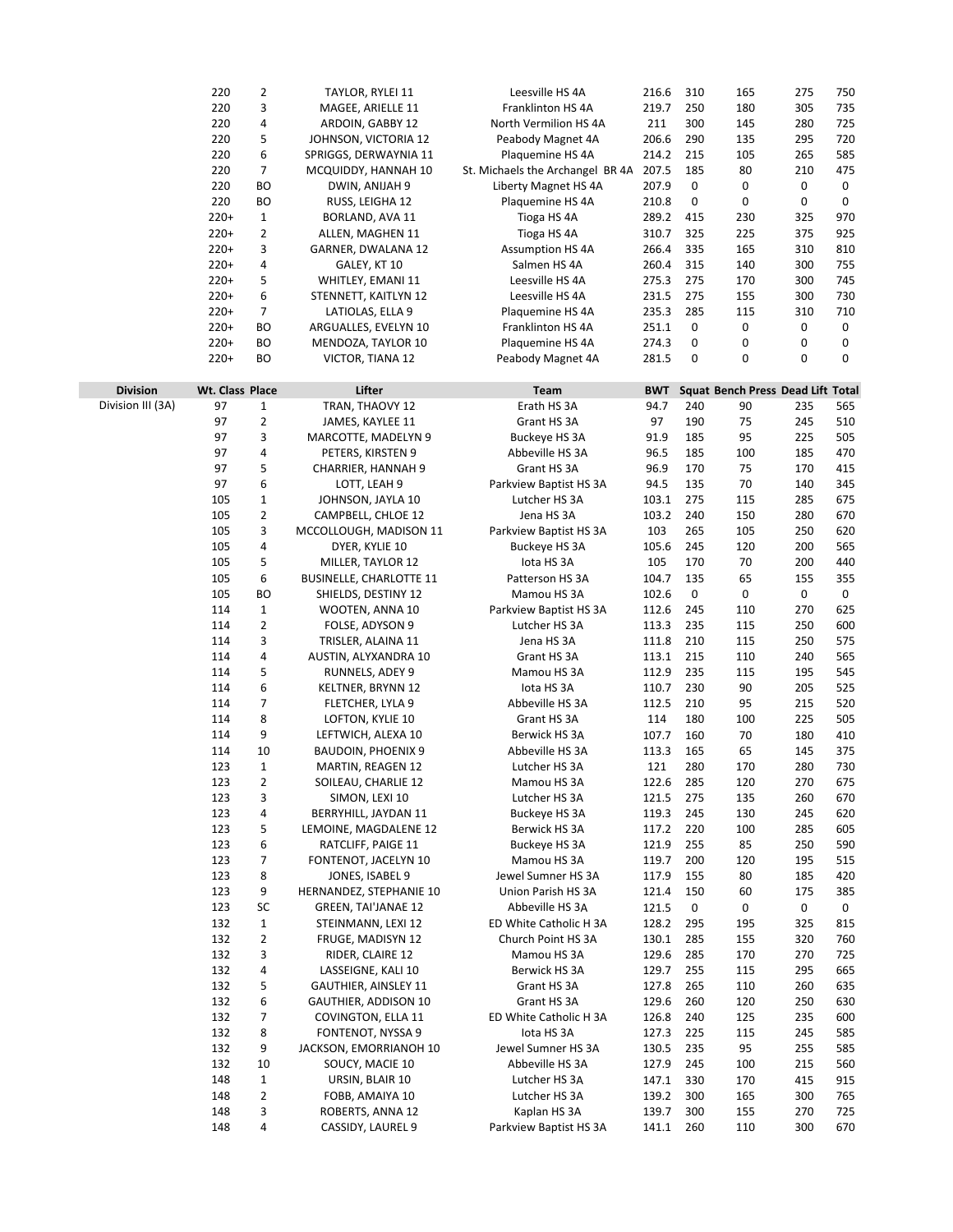|                  | 148              | 5              | WALKER, A'LORA 9                          | Wossman HS 3A                               | 135.6          | 270                 | 100                               | 280        | 650 |
|------------------|------------------|----------------|-------------------------------------------|---------------------------------------------|----------------|---------------------|-----------------------------------|------------|-----|
|                  | 148              | 6              | <b>BOREN, KINSLEE 11</b>                  | Grant HS 3A                                 | 139.8          | 245                 | 120                               | 255        | 620 |
|                  | 148              | 7              | FRANCIS, JAHRA 11                         | Kaplan HS 3A                                | 135.5          | 255                 | 105                               | 250        | 610 |
|                  | 148              | 8              | MABILE, WINNIE 12                         | Berwick HS 3A                               | 144.9          | 225                 | 110                               | 250        | 585 |
|                  | 148              | BO             | LAFLEUR, RICKI 11                         | Mamou HS 3A                                 | 134.1          | 0                   | 0                                 | 0          | 0   |
|                  | 148              | BO             | RILEY, ELLA 9                             | Archbishop Hannan HS 3A                     | 142.8          | 230                 | 90                                | 0          | 0   |
|                  | 165              | $\mathbf{1}$   | MITCHELL, MALAYA 10                       | Lutcher HS 3A                               | 158.4          | 325                 | 180                               | 330        | 835 |
|                  | 165              | $\overline{2}$ | HOWELL, MCKENNA 11                        | Grant HS 3A                                 | 161.9          | 295                 | 115                               | 305        | 715 |
|                  | 165              | 3              | SIMMONS, PARIS 11                         | Jena HS 3A                                  | 154.9          | 275                 | 135                               | 270        | 680 |
|                  | 165              | 4              | DICK, ALLENIE 10                          | Mamou HS 3A                                 | 156.2          | 275                 | 125                               | 260        | 660 |
|                  | 165              | 5              | MANUEL, AINSLEY 9                         | lota HS 3A                                  | 149            | 240                 | 135                               | 275        | 650 |
|                  | 165              | 6              | COOPER, KATELYN 11                        | Jena HS 3A                                  | 160.3          | 245                 | 140                               | 255        | 640 |
|                  | 165              | 7              | LANDRY, TONIE 9                           | Abbeville HS 3A                             | 150.5          | 235                 | 120                               | 230        | 585 |
|                  | 165              | 8              | STUTES, MCKENZIE 12                       | Erath HS 3A                                 | 153.9          | 215                 | 110                               | 260        | 585 |
|                  | 165              | 9              | DEMPSTER, LILY 9                          | ED White Catholic H 3A                      | 153.4          | 230                 | 95                                | 255        | 580 |
|                  | 165              | 10             | FORET, OLIVIA 9                           | ED White Catholic H 3A                      | 153.2          | 225                 | 100                               | 225        | 550 |
|                  | 181              | $\mathbf 1$    | DESOTO, MACI 10                           | Buckeye HS 3A                               | 179.5          | 365                 | 185                               | 300        | 850 |
|                  | 181              | $\overline{2}$ | <b>BENIOT, KINSLEY 11</b>                 | lota HS 3A                                  | 179.2          | 320                 | 185                               | 300        | 805 |
|                  | 181              | 3              | SAUCIER, ANDREA 10                        | Buckeye HS 3A                               | 175.8          | 315                 | 145                               | 330        | 790 |
|                  | 181              | 4              | ROUSSEL, KARSYN 9                         | ED White Catholic H 3A                      | 169            | 265                 | 135                               | 230        | 630 |
|                  | 181              | 5              | HODGES, ALEX 9                            | Jena HS 3A                                  | 166.1          | 245                 | 125                               | 245        | 615 |
|                  | 181              | 6              | KNIGHT, SUBRIYA 9                         | Wossman HS 3A                               | 179.5          | 220                 | 100                               | 275        | 595 |
|                  | 181              | 7              | RUSSO, FERRAH 11                          | Erath HS 3A                                 | 175.5          | 205                 | 125                               | 215        | 545 |
|                  | 181              | 8              | GARY, ANYSTIN 12                          | Kaplan HS 3A                                | 173.2          | 225                 | 90                                | 225        | 540 |
|                  | 181              | 9              | FAIRLEY, NATALIE 12                       | Parkview Baptist HS 3A                      | 175.8          | 185                 | 130                               | 225        | 540 |
|                  | 181              | BO             | DELCAMBRE, LANI 11                        | Erath HS 3A                                 | 166.2          | $\mathsf{O}\xspace$ | 0                                 | 0          | 0   |
|                  | 198              | $\mathbf 1$    | FORSYTHE, MIKAYLA 10                      | Lutcher HS 3A                               | 195.2          | 375                 | 210                               | 350        | 935 |
|                  | 198              | 2              | ROBICHAUX, MARIANA 12                     | ED White Catholic H 3A                      | 196.3          | 345                 | 145                               | 325        | 815 |
|                  | 198              | 3              | MONTZ, KASSIE 12                          | Lutcher HS 3A                               | 183.6          | 320                 | 170                               | 285        | 775 |
|                  | 198              | 4              | CARRENO, EMILY 10                         | Grant HS 3A                                 | 187.5          | 285                 | 145                               | 300        | 730 |
|                  | 198              | 5              | GATSON, REGINA 11                         | Union Parish HS 3A                          | 189.2          | 300                 | 125                               | 275        | 700 |
|                  | 198              | 6              | JONES, HARMONY 10                         | Berwick HS 3A                               | 187.9          | 265                 | 125                               | 295        | 685 |
|                  | 198              | 7              | FREEMAN, LOGAN 12                         | Jena HS 3A                                  | 184.9          | 265                 | 115                               | 290        | 670 |
|                  | 198              | 8              | WILKERSON, HAYDEN 10                      | Erath HS 3A                                 | 188.2          | 215                 | 125                               | 240        | 580 |
|                  | 198              | 9              | COOPER, KURSTIN 11                        | Wossman HS 3A                               | 186.1          | 195                 | 120                               | 230        | 545 |
|                  | 198              | ВO             | NITZ, RIKKI 9                             | Buckeye HS 3A                               | 194.4          | 0                   | 0                                 | 0          | 0   |
|                  | 220              | $\mathbf 1$    | LANGLEY, JAYSLIN 10                       | Lutcher HS 3A                               | 199.4          | 375                 | 225                               | 345        | 945 |
|                  | 220              | $\overline{2}$ | HARGROVE, BRINESSIA 12                    | Wossman HS 3A                               | 210.3          | 370                 | 155                               | 330        | 855 |
|                  | 220              | 3              | BOND, LACI 12                             | Jena HS 3A                                  | 214            | 360                 | 165                               | 320        | 845 |
|                  | 220              | 4              | SONNIER, LAURA 12                         | lota HS 3A                                  | 201.9          | 320                 | 160                               | 310        | 790 |
|                  | 220              | 5              | PHARIS, MAGGIE 9                          | Grant HS 3A                                 | 209.2          | 335                 | 145                               | 265        | 745 |
|                  | 220              | 6              | STAPLETON, SCOTTY 10                      | Jena HS 3A                                  | 212.4          | 280                 | 140                               | 295        | 715 |
|                  | 220              | 7              | HILL, KAHLYLA 10                          | Union Parish HS 3A                          | 199.8          | 245                 | 135                               | 275        | 655 |
|                  | 220              | 8              | MANNING, SAN'KERRIA 11                    | Wossman HS 3A                               | 216            | 235                 | 120                               | 275        | 630 |
|                  | 220              | 9              | PORTS, KATIE 10                           | Buckeye HS 3A                               | 199.6          | 245                 | 130                               | 225        | 600 |
|                  | 220              | 10             | GREGORY, REESE 9                          | Caldwell Parish HS 3A                       | 206.2          | 205                 | 105                               | 235        | 545 |
|                  | $220+$           | $\mathbf 1$    | DESHOTEL, JAZMINE 10                      | Church Point HS 3A                          | 226.6          | 375                 | 225                               | 290        | 890 |
|                  | $220+$           | 2              | HAYES, ZAHYRA 9                           | Lutcher HS 3A                               | 312.7          | 360                 | 225                               | 300        | 885 |
|                  | $220+$           | 3              | FONTENOT, ALLIE 12                        | Mamou HS 3A                                 | 279.9          | 330                 | 165                               | 210        | 705 |
|                  | $220+$           | 4              | CASTILLE, HEATHER 11                      | Mamou HS 3A                                 | 320.5          | 305                 | 115                               | 280        | 700 |
|                  | $220+$           | 5              | MARTIN, ANYA 12                           | Erath HS 3A                                 | 334.4          | 270                 | 145                               | 285        | 700 |
|                  | $220+$           | 6              |                                           |                                             |                | 220                 |                                   |            |     |
|                  |                  | 7              | WHEATLEY, ANNA 10                         | Caldwell Parish HS 3A                       | 224.9          | 200                 | 110                               | 260        | 590 |
|                  | $220+$<br>$220+$ | 8              | WILLIAMS, JADA 11                         | Caldwell Parish HS 3A<br>Union Parish HS 3A | 228.9<br>222.6 | 225                 | 95                                | 280<br>225 | 575 |
|                  |                  |                | <b>HOLLIS, TRISTEN 11</b>                 |                                             |                |                     | 100                               |            | 550 |
|                  | $220+$           | 9              | WILSON, SHYANNE 12<br>MILLER, MCKENZIE 11 | Buckeye HS 3A                               | 235.4          | 215                 | 105                               | 215        | 535 |
|                  | $220+$           | ВO             |                                           | lota HS 3A                                  | 250.2          | 0                   | 0                                 | 0          | 0   |
| <b>Division</b>  | Wt. Class Place  |                | Lifter                                    | Team                                        | <b>BWT</b>     |                     | Squat Bench Press Dead Lift Total |            |     |
| Division IV (2A) | 97               | 1              | CAMAJA, SULMA 12                          | Port Allen HS 2A                            | 92.5           | 235                 | 120                               | 250        | 605 |
|                  |                  |                |                                           |                                             |                |                     |                                   |            |     |
|                  | 97               | $\overline{2}$ | PATTON, BROOK 10                          | D'Arbonne Woods Charter 2A                  | 96.8           | 215                 | 110                               | 215        | 540 |
|                  | 97               | 3              | THOMPSON, ALLIE 10                        | Port Allen HS 2A                            | 92.6           | 190                 | 105                               | 180        | 475 |
|                  | 97               | 4              | BARLOW, JASMINE 12                        | Northlake Christian 2A                      | 87.3           | 180                 | 90                                | 180        | 450 |
|                  | 97               | 5              | <b>HAWTHORNE, BELLA 8</b>                 | D'Arbonne Woods Charter 2A                  | 91.1           | 120                 | 70                                | 195        | 385 |
|                  | 97               | 6              | FAIN, ALLIE 9                             | Episcopal 2A                                | 95.3           | 120                 | 60                                | 175        | 355 |
|                  | 97               | 7              | LESAICHERRE, ELLA 11                      | St. Thomas Aquinas 2A                       | 95.5           | 115                 | 70                                | 115        | 300 |
|                  | 105              | $\mathbf{1}$   | JONES, LAYNIE 11                          | D'Arbonne Woods Charter 2A                  | 103.3          | 225                 | 105                               | 225        | 555 |
|                  | 105              | $\overline{2}$ | ANDERSON, BROOKE 8                        | Pope John Paul II HS 2A                     | 101.2          | 200                 | 110                               | 205        | 515 |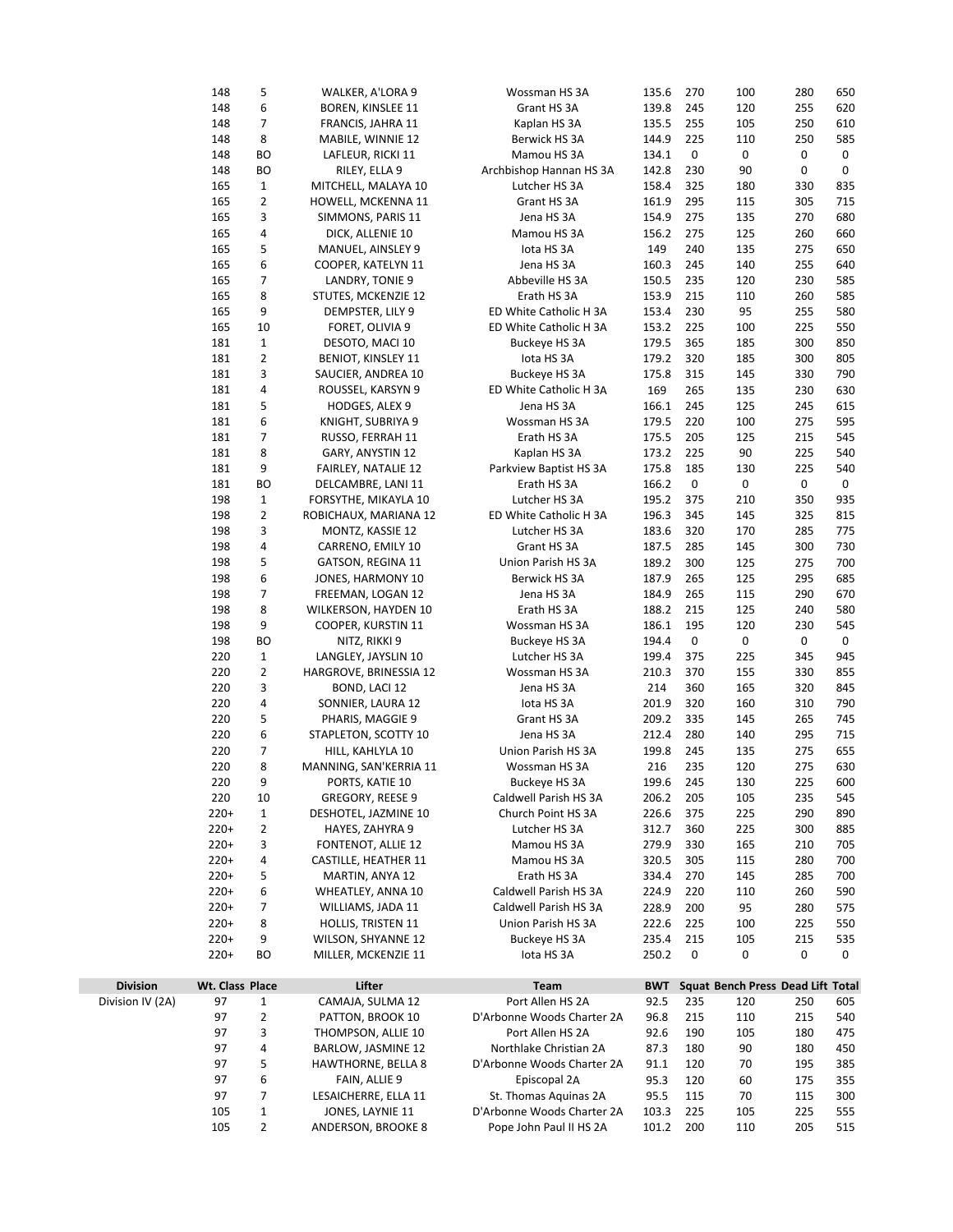| 105        | 3              | RODRIQUEZ, CATHERINE 12               | St. Thomas Aquinas 2A        | 103.9          | 165      | 80        | 240      | 485      |
|------------|----------------|---------------------------------------|------------------------------|----------------|----------|-----------|----------|----------|
| 105        | 4              | HOTARD, EMILY 10                      | Northlake Christian 2A       | 101.7          | 190      | 75        | 215      | 480      |
| 105        | 5              | SHRINER, CHARLEE 10                   | D'Arbonne Woods Charter 2A   | 102.7          | 155      | 65        | 175      | 395      |
| 114        | $\mathbf 1$    | LAGARDE, CAROLINE 10                  | Northlake Christian 2A       | 112            | 250      | 140       | 260      | 650      |
| 114        | $\overline{2}$ | LEBOUEF, SOPHIA 12                    | Pope John Paul II HS 2A      | 110.5          | 235      | 145       | 250      | 630      |
| 114        | 3              | POLK, NA'KIYAH 9                      | Port Allen HS 2A             | 106            | 225      | 105       | 255      | 585      |
| 114        | 4              | ARCENEAUX, ANNA 10                    | Pine HS 2A                   | 114.4          | 200      | 110       | 255      | 565      |
| 114        | 5              | JONES, LYLAH 8                        | D'Arbonne Woods Charter 2A   | 108.1          | 225      | 90        | 225      | 540      |
| 114        | 6              | SEGURA, KEIRA 10                      | Delcambre HS 2A              | 109.6          | 185      | 90        | 245      | 520      |
| 114        | 7              | <b>GUICE, GENTRY 10</b>               | Delhi Charter 2A             | 112.1          | 150      | 85        | 230      | 465      |
| 114        | 8              | KIMBROUGH, KERIGAN 9                  | Springfield HS 2A            | 112.4          | 145      | 85        | 225      | 455      |
| 114        | 9              | PETERSON, IZABELLA 12                 | Rapides HS 2A                | 107.1          | 115      | 60        | 175      | 350      |
| 123        | $\mathbf{1}$   | AMACKER, SARAH 12                     | Northlake Christian 2A       | 119.1          | 290      | 170       | 300      | 760      |
| 123        | 2              | MILEY, KATE 10                        | Northlake Christian 2A       | 122.5          | 270      | 120       | 300      | 690      |
| 123        | 3              | <b>BECKER, BROOKE 10</b>              | Pope John Paul II HS 2A      | 117.2          | 270      | 150       | 265      | 685      |
| 123        | 4              | ALBRITTON, MIA 10                     | D'Arbonne Woods Charter 2A   | 119.3          | 250      | 120       | 260      | 630      |
| 123        | 5              | BROWN, CIERA 9                        | Port Allen HS 2A             | 119.1          | 250      | 120       | 225      | 595      |
| 123        | 6              | MCGRATH, LAUREN 11                    | Episcopal 2A                 | 120.6          | 200      | 110       | 235      | 545      |
| 123        | 7              | POTRAIMENT, KATY 11                   | St. Thomas Aquinas 2A        | 117.6          | 185      | 120       | 225      | 530      |
| 123        | 8              | PISCOTTA, REBECCA 11                  | St. Thomas Aquinas 2A        | 117.5          | 175      | 90        | 225      | 490      |
| 123        | 9              | MORALLES, RAEANNA 11                  | Doyle HS 2A                  | 120.3          | 140      | 60        | 215      | 415      |
| 132        | $\mathbf 1$    | NETTER, JAYLYNN 10                    | Port Allen HS 2A             | 126.9          | 320      | 165       | 325      | 810      |
| 132        | 2              | BECKER, BRENNA 11                     | Pope John Paul II HS 2A      | 123.7          | 325      | 155       | 305      | 785      |
| 132        | 3              | CRAMOND, SOPHIE 12                    | Northlake Christian 2A       | 130.3          | 260      | 180       | 305      | 745      |
| 132        | 4              | MAJOR, CHLOE 12                       | Pope John Paul II HS 2A      | 128.8          | 275      | 110       | 245      | 630      |
| 132        | 5              | HUNT, ALEXIS 11                       | D'Arbonne Woods Charter 2A   | 124.4          | 250      | 115       | 235      | 600      |
| 132        | 6              | VIDRINE, MADDISON 8                   | Doyle HS 2A                  | 125.4          | 240      | 125       | 235      | 600      |
| 132        | 7              | KERSEY, BROOKLYN 8                    | Doyle HS 2A                  | 128            | 205      | 105       | 230      | 540      |
| 132        | SC             | ROBBINS, KEYLA 9                      | St. Helena 2A                | 132            | 0        | $\pmb{0}$ | 0        | 0        |
| 148        | $\mathbf 1$    | ALFORD, ALEXIS 12                     | Port Allen HS 2A             | 146.7          | 335      | 205       | 365      | 905      |
| 148        | 2              | PADDIE, SUMMER 11                     | Many HS 2A                   | 148.8          | 305      | 170       | 355      | 830      |
| 148        | 3              | THOMAS, AMAYA 12                      | Pope John Paul II HS 2A      | 145.3          | 315      | 190       | 310      | 815      |
| 148        | 4              | <b>BRIDGES, ANNACLAIRE 12</b>         | D'Arbonne Woods Charter 2A   | 144.4          | 305      | 125       | 245      | 675      |
| 148        | 5              | MCPHERSON, CAROLINE 12                | D'Arbonne Woods Charter 2A   | 137            | 260      | 125       | 225      | 610      |
| 148        | 6              | BRITT, ZOIE 12                        | Lakeview HS 2A               | 132.8          | 190      | 100       | 275      | 565      |
| 148        | 7              | <b>BANKSTON, CATHERINE 11</b>         | Doyle HS 2A                  | 143.2          | 150      | 80        | 200      | 430      |
| 148        | BO             | PITTMAN, BRIANNE 10                   | Pine HS 2A                   | 138.4          | 0        | 0         | 0        | 0        |
| 165        | $\mathbf{1}$   | WOODS, PEYTON 12                      | Pope John Paul II HS 2A      | 149.6          | 370      | 215       | 350      | 935      |
| 165        | 2              | COWSAR, ANNA CATHERINE 12             | Doyle HS 2A                  | 149.4          | 295      | 220       | 340      | 855      |
| 165        | 3              | GWIN, JADAN 12                        | Delhi Charter 2A             | 161.7          | 340      | 175       | 320      | 835      |
| 165        | 4              | PARDUE, WINNIE 12                     | Pope John Paul II HS 2A      | 161.7          | 325      | 140       | 350      | 815      |
| 165        | 5              | NEWCHURCH, ISABELLA 10                | Port Allen HS 2A             | 153.3          | 320      | 155       | 320      | 795      |
| 165        | 6              | WILLIAMS, HANNAH 10                   | Northlake Christian 2A       | 160.6          | 255      | 140       | 265      | 660      |
| 165        | 7              | KIESEL, CLAIRE 11                     | Episcopal 2A                 | 160            | 250      | 85        | 270      | 605      |
| 165        | 8              | NICHOLS, GEORGIA 12                   | D'Arbonne Woods Charter 2A   | 152.1          | 235      | 105       | 255      | 595      |
| 165        | 9              | LEBOURGEOIS, ALLIE 8                  | Doyle HS 2A                  | 159.6          | 220      | 125       | 245      | 590      |
| 165        | 10             | DILLON, CARDAISHA 9                   | St. Helena 2A                | 150.9          | 135      | 105       | 195      | 435      |
| 181        | $\mathbf{1}$   | WILLIAMSON, KATIE 10                  | Delhi Charter 2A             | 178.4          | 335      | 135       | 340      | 810      |
| 181        | 2              | JAMES, ALYRIC 11                      | Port Allen HS 2A             | 176.4          | 265      | 155       | 290      | 710      |
| 181        | 3              | FOWLER, RUTHIE 11                     | Northlake Christian 2A       | 173.1          | 240      | 130       | 285      | 655      |
| 181        | 4              | DURHAM, TAYLOR 9                      | Doyle HS 2A                  | 168.7          | 240      | 105       | 255      | 600      |
| 181        | 5              | WINSTEAD, OLIVIA 10                   | Delhi Charter 2A             | 172.2          | 200      | 115       | 200      | 515      |
| 181        | 6              | <b>BUJOI, MARY 10</b>                 | St. Thomas Aquinas 2A        | 165.5          | 175      | 85        | 250      | 510      |
| 181        | SC             | SCOTT, ASHANTI 12                     | Many HS 2A                   | 181            | 0        | 0         | 0        | 0        |
| 198        | $\mathbf 1$    | MCKAY, NADIA 12                       | Northlake Christian 2A       | 198.2          | 380      | 215       | 375      | 970      |
| 198        | 2              | ALVAREZ, ISABELLA 12                  | Springfield HS 2A            | 187.9          | 265      | 145       | 315      | 725      |
| 198        | 3              | KIDD, MADDIE 12                       | Holy Savior Menard 2A        | 191.7          | 265      | 115       | 250      | 630      |
| 198        | 4              | LADNER, MADDYSON 10                   | Pope John Paul II HS 2A      | 194.2          | 245      | 125       | 250      | 620      |
| 198        | 5              |                                       | St. Thomas Aquinas 2A        | 195.4          | 95       | 70        | 185      | 350      |
|            |                | ALLEN, JADEYN 11                      |                              |                |          |           |          |          |
| 198        | BО             | FIVGAS, KATHERINE 11                  | Episcopal 2A                 | 187            | 0        | 0         | 0        | 0        |
| 220        | $\mathbf 1$    | PERDUE, CORINNE 10                    | Port Allen HS 2A             | 204.3          | 330      | 185       | 330      | 845      |
| 220        | 2              | MUNSTER, MACKENZIE 10                 | Pope John Paul II HS 2A      | 220.1          | 275      | 150       | 295      | 720      |
| 220        | 3              | JONES, SONTEE 11                      | Many HS 2A                   | 204.8          | 255      | 115       | 305      | 675      |
| 220        |                | BANNISTER, MARISSA 12                 | D'Arbonne Woods Charter 2A   | 213.7          | 230      | 155       | 250      | 635      |
|            | 4              |                                       |                              |                |          |           |          |          |
| 220        | 5              | RACHAL, SAMMYA 11                     | Lakeview HS 2A               | 213.6          | 220      | 115       | 270      | 605      |
| 220<br>220 | 6<br>ВO        | DEGRAW, KEEGAN 10<br>BARNES, BEUNKA 9 | Doyle HS 2A<br>St. Helena 2A | 212.7<br>211.3 | 200<br>0 | 100<br>0  | 200<br>0 | 500<br>0 |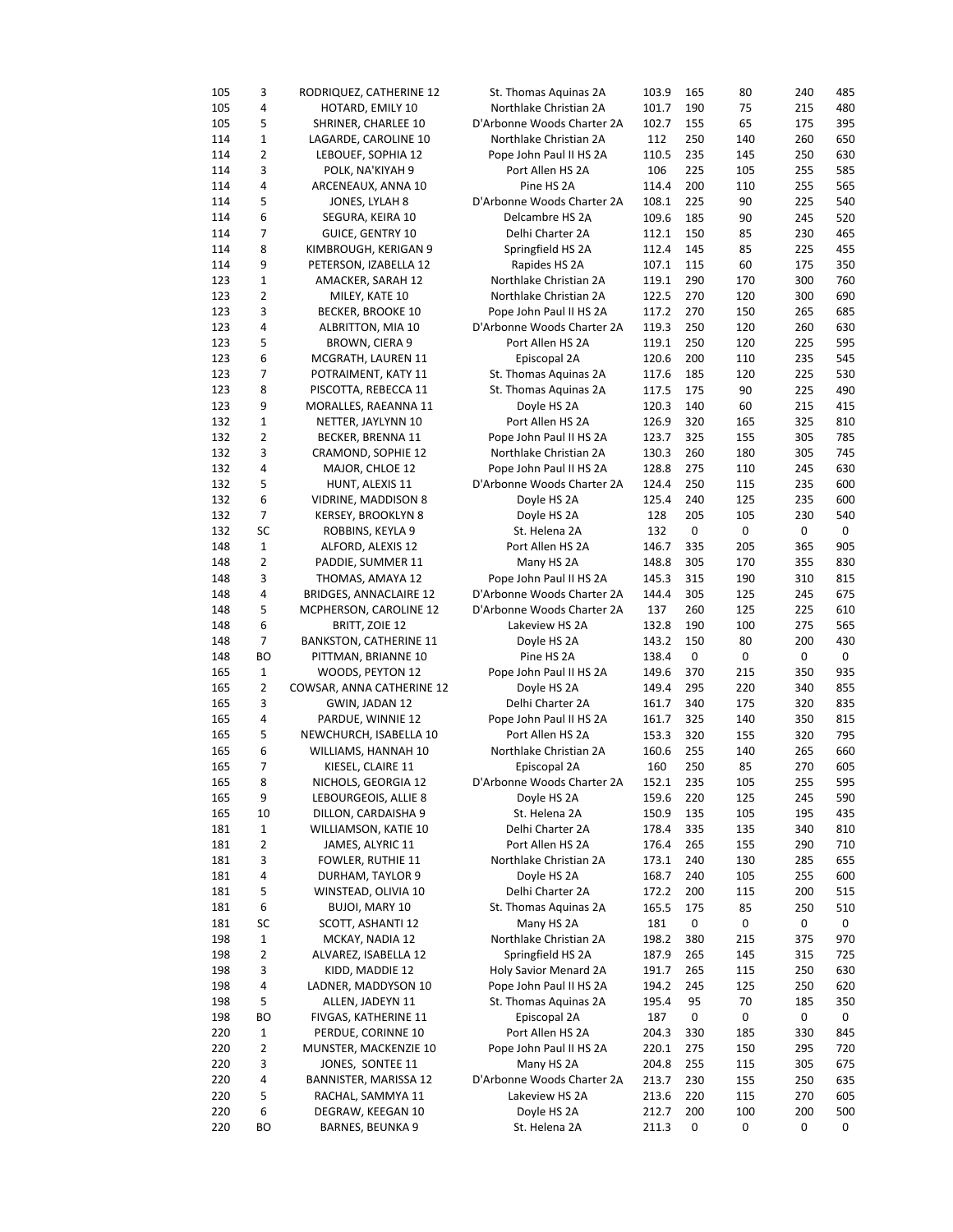|                       | 220             | SC             | <b>HYATT, MADISON 11</b>   | Delcambre HS 2A                 | 220        | 0   | 0                                 | 0   | 0   |  |
|-----------------------|-----------------|----------------|----------------------------|---------------------------------|------------|-----|-----------------------------------|-----|-----|--|
|                       | 220             | SC             | RUBIO, STEPHANIE 10        | Rapides HS 2A                   | 220        | 0   | 0                                 | 0   | 0   |  |
|                       | $220+$          | $\mathbf 1$    | TALLEY, KIERRA 11          | Port Allen HS 2A                | 323.9      | 340 | 210                               | 340 | 890 |  |
|                       | $220+$          | $\overline{2}$ | BOYD, DANIYAHA 10          | Port Allen HS 2A                | 340.9      | 385 | 185                               | 315 | 885 |  |
|                       | $220+$          | 3              | EASOM, TRINITY 11          | Lakeside HS 2A                  | 256        | 345 | 190                               | 320 | 855 |  |
|                       |                 |                |                            |                                 |            | 300 |                                   |     |     |  |
|                       | $220+$          | 4<br>5         | SEAY, ADDYSAGE 11          | Lakeview HS 2A                  | 272.5      |     | 125                               | 360 | 785 |  |
|                       | $220+$          |                | <b>BUSH, SERENITY 11</b>   | Lakeview HS 2A                  | 323.3      | 265 | 165                               | 250 | 680 |  |
|                       | $220+$          | 6              | LOVELL, HARLEY 8           | Doyle HS 2A                     | 243.8      | 245 | 110                               | 290 | 645 |  |
|                       |                 |                |                            |                                 |            |     |                                   |     |     |  |
| <b>Division</b>       | Wt. Class Place |                | Lifter                     | Team                            | <b>BWT</b> |     | Squat Bench Press Dead Lift Total |     |     |  |
| Division V (1A, B, C) | 97              | $\mathbf{1}$   | JOHNSON, ALLI-CLAIRE 10    | Cedar Creek HS 1A               | 93.8       | 200 | 90                                | 180 | 470 |  |
|                       | 97              | $\overline{2}$ | OGDEN, COURTNEY 12         | Haynesville HS 1A               | 93.7       | 140 | 70                                | 185 | 395 |  |
|                       | 97              | 3              | <b>FUSELIER, MADDIE 10</b> | Sacred Heart of Ville Platte 1A | 94.3       | 140 | 80                                | 160 | 380 |  |
|                       | 97              | 4              | TROXCLAIR, ISABELLA 9      | <b>Ascension Catholic HS 1A</b> | 95.2       | 125 | 55                                | 170 | 350 |  |
|                       | 97              | 5              | WELLS, ANNA 8              | Catholic HS of Pointe Coupee 1A | 94.1       | 135 | 70                                | 135 | 340 |  |
|                       | 97              | 6              | FORE, AVERY 9              | Calvary Baptist Academy 1A      | 87.8       | 140 | 50                                | 135 | 325 |  |
|                       | 105             | $\mathbf{1}$   | LAUNEY, ADELINE 9          | Sacred Heart of Ville Platte 1A | 100.7      | 230 | 105                               | 275 | 610 |  |
|                       | 105             | $\overline{2}$ | LAZARUS, EMMA GRACE 10     | Calvary Baptist Academy 1A      | 103        | 235 | 110                               | 255 | 600 |  |
|                       | 105             | 3              | CHISM, ILEY 12             | Calvary Baptist Academy 1A      | 103.4      | 230 | 90                                | 230 | 550 |  |
|                       | 105             | 4              | BRASHER, KENLEY 11         | Cedar Creek HS 1A               | 103        | 215 | 90                                | 225 | 530 |  |
|                       | 105             | 5              | TRIPODE, RAEGAN 11         | Ascension Catholic HS 1A        | 103.6      | 190 | 80                                | 250 | 520 |  |
|                       | 105             | 6              | MIER, ASHLYN 8             | Gueydan HS 1A                   | 100.1      | 135 | 60                                | 185 | 380 |  |
|                       | 105             | $\overline{7}$ | MATHERNE, MADELINE 12      | Central Private 1A              | 101.8      | 135 | 60                                | 170 | 365 |  |
|                       | 105             | 8              | AUCOIN, RYLEE 10           | Ascension Catholic HS 1A        | 104.2      | 135 | 55                                | 155 | 345 |  |
|                       | 105             | 9              | RIVERA-CLARK, KEIDY 12     | Northwood Lena 1A               | 100.8      | 95  | 45                                | 165 | 305 |  |
|                       | 114             | $\mathbf{1}$   | MOORE, EMMA 10             | Cedar Creek HS 1A               | 114.5      | 275 | 135                               | 305 | 715 |  |
|                       |                 |                |                            |                                 |            |     |                                   |     |     |  |
|                       | 114             | $\overline{2}$ | JONES, BREANN 9            | Calvary Baptist Academy 1A      | 111.8      | 230 | 125                               | 255 | 610 |  |
|                       | 114             | 3              | GALYEAN, HAYLEY 9          | Holden HS B                     | 110.6      | 245 | 105                               | 255 | 605 |  |
|                       | 114             | 4              | NASH, CHLOE 12             | St. Mary's Catholic 1A          | 110.2      | 210 | 125                               | 215 | 550 |  |
|                       | 114             | 5              | AUCOIN, EMERSON 10         | Central Private 1A              | 110.5      | 160 | 110                               | 250 | 520 |  |
|                       | 114             | 6              | MULFORD, CANTLEY 9         | Calvary Baptist Academy 1A      | 109        | 195 | 90                                | 195 | 480 |  |
|                       | 114             | $\overline{7}$ | OSBORNE, ELLA 9            | Claiborne Christian C           | 114.3      | 175 | 75                                | 220 | 470 |  |
|                       | 114             | 8              | LANDRY, ELLA 11            | <b>Ascension Catholic HS 1A</b> | 114.1      | 160 | 85                                | 185 | 430 |  |
|                       | 114             | 9              | SPOHRER, ALYSSA 11         | <b>Ascension Catholic HS 1A</b> | 110.6      | 135 | 70                                | 170 | 375 |  |
|                       | 123             | $\mathbf{1}$   | CARROLL, MADELYN 11        | Cedar Creek HS 1A               | 117.6      | 275 | 135                               | 320 | 730 |  |
|                       | 123             | 2              | SHARP, JAYDEN 10           | Holden HS B                     | 120        | 250 | 115                               | 285 | 650 |  |
|                       | 123             | 3              | SIMONEAUX, SOPHIE 9        | Ascension Catholic HS 1A        | 117.3      | 240 | 95                                | 265 | 600 |  |
|                       | 123             | 4              | ROMERO, LENE CLAIRE 9      | Vermilion Catholic 1A           | 119.2      | 230 | 120                               | 240 | 590 |  |
|                       | 123             | 5              | CHISM, ENDLY 10            | Calvary Baptist Academy 1A      | 117.2      | 225 | 105                               | 200 | 530 |  |
|                       | 123             | 6              | ABADIE, EMILIA 9           | <b>Ascension Catholic HS 1A</b> | 115.6      | 195 | 90                                | 240 | 525 |  |
|                       | 123             | 7              | DESHOTEL, LILY 9           | Sacred Heart of Ville Platte 1A | 118.6      | 185 | 100                               | 230 | 515 |  |
|                       | 123             | 8              | JACKSON, KAELY 10          | Haynesville HS 1A               | 120.9      | 180 | 75                                | 180 | 435 |  |
|                       | 123             | 9              | JOHNSTON, WESLEY 9         | Haynesville HS 1A               | 116.9      | 140 | 80                                | 205 | 425 |  |
|                       | 123             | 10             | BREAUX, AVA 11             | Gueydan HS 1A                   | 119.6      | 145 | 70                                | 185 | 400 |  |
|                       | 132             | $\mathbf 1$    | MUSE, PEYTON 11            | Cedar Creek HS 1A               | 126.7      | 290 | 170                               | 325 | 785 |  |
|                       | 132             | $\overline{2}$ | ALDER, VICTORIA 11         | Slaughter Communty Charter 1A   | 129.2      | 305 | 130                               | 335 | 770 |  |
|                       |                 |                |                            |                                 | 127.7      | 300 |                                   |     |     |  |
|                       | 132             | 3              | CRADDOK, RAIEVAH 9         | Holden HS B                     |            |     | 135                               | 300 | 735 |  |
|                       | 132             | 4              | HARRIS, MOLLY 9            | Calvary Baptist Academy 1A      | 125.6      | 205 | 100                               | 275 | 580 |  |
|                       | 132             | 5              | QUIBODEAU, ABBY 9          | Sacred Heart of Ville Platte 1A | 127.9      | 240 | 105                               | 235 | 580 |  |
|                       | 132             | 6              | HARMON, MYA 11             | Elton HS 1A                     | 130.1      | 210 | 90                                | 260 | 560 |  |
|                       | 132             | $\overline{7}$ | BARES, ADDISON 9           | Catholic HS of Pointe Coupee 1A | 129.1      | 190 | 100                               | 230 | 520 |  |
|                       | 132             | 8              | HARRIS, COURTNEY 12        | Slaughter Communty Charter 1A   | 130.1      | 180 | 95                                | 240 | 515 |  |
|                       | 132             | 9              | DURBIN, MADDIE 10          | Holden HS B                     | 127.6      | 215 | 80                                | 185 | 480 |  |
|                       | 132             | 10             | LACOMB, EMILY 11           | Gueydan HS 1A                   | 132.3      | 155 | 75                                | 205 | 435 |  |
|                       | 148             | $\mathbf{1}$   | JACKSON, ANNA KATE 12      | St. Mary's Catholic 1A          | 140.4      | 315 | 135                               | 335 | 785 |  |
|                       | 148             | $\overline{2}$ | RILEY, AINSLEY 10          | Cedar Creek HS 1A               | 142.7      | 315 | 170                               | 300 | 785 |  |
|                       | 148             | 3              | DICKERSON, ELLI 10         | Cedar Creek HS 1A               | 145.9      | 270 | 135                               | 285 | 690 |  |
|                       | 148             | 4              | MACDONALD, MADISON 11      | Holden HS B                     | 136.5      | 275 | 125                               | 285 | 685 |  |
|                       | 148             | 5              | LEMANN, JEANNE 11          | Ascension Catholic HS 1A        | 147.1      | 230 | 125                               | 270 | 625 |  |
|                       | 148             | 6              | MCKINNEY, MAKAYLA 11       | Ascension Catholic HS 1A        | 137.7      | 210 | 105                               | 300 | 615 |  |
|                       | 148             | 7              | RIVERA, ANGELICA 9         | Elton HS 1A                     | 143        | 235 | 110                               | 270 | 615 |  |
|                       |                 | 8              |                            |                                 | 147.5      | 225 | 95                                | 250 | 570 |  |
|                       | 148             |                | CRAWFORD, LILLIAN 12       | Quitman HS B                    |            |     |                                   |     |     |  |
|                       | 148             | 9              | BRAUS, GRACE 9             | Gueydan HS 1A                   | 141.2      | 200 | 100                               | 250 | 550 |  |
|                       | 148             | 10             | BOUDREAUX, JOLYNN 10       | Vermilion Catholic 1A           | 141        | 185 | 75                                | 240 | 500 |  |
|                       | 165             | $\mathbf{1}$   | BRASHER, TATUM 11          | Cedar Creek HS 1A               | 148.9      | 280 | 185                               | 290 | 755 |  |
|                       | 165             | $\overline{2}$ | MCDANIEL, BRAELYN 12       | Glenmora HS 1A                  | 160        | 285 | 125                               | 335 | 745 |  |
|                       | 165             | 3              | HAASE, ALYSSA 12           | Riverside Academy 1A            | 162.3      | 315 | 130                               | 285 | 730 |  |
|                       |                 |                |                            |                                 |            |     |                                   |     |     |  |